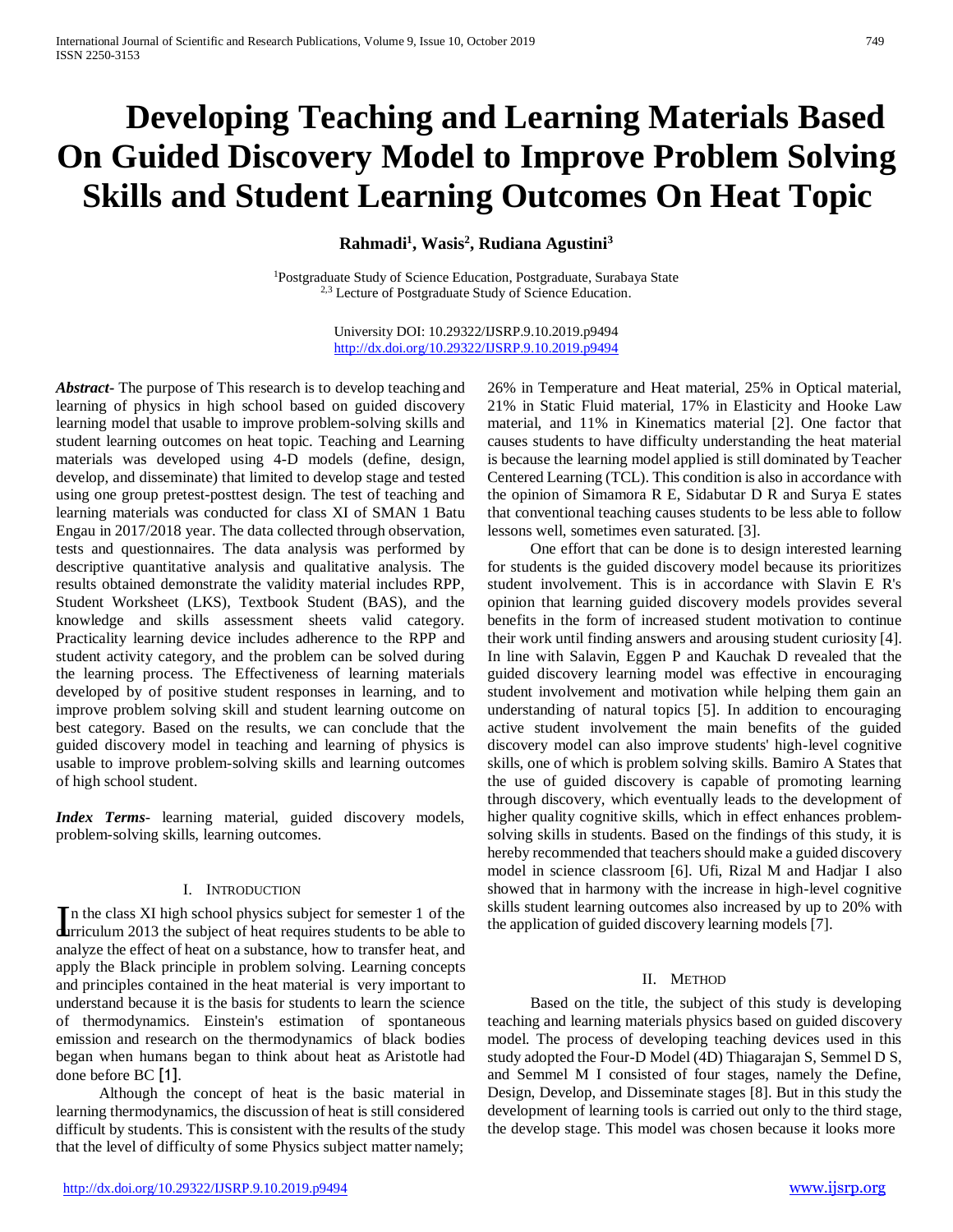detailed in stages, systematic and directed, making it easier for researchers to apply it.

After the process of developing the learning device, to find out how the feasibility of the device is tested using one group pretestposttest design. The design is in accordance with Creswell J W's research which involves one group observed in the pretest  $(O<sub>1</sub>)$  and followed by a certain treatment  $(X)$  and Post test  $(O_2)$  [9]. The preexperimental one-group pretest-posttest design can be written in the form of:

$$
O_1\,X\,O_2
$$

Explanation:

- O1: preliminary test (pretest) to determine the problem solving skills and student learning outcomes of the subject matter before learning
- O2: the final test (post test) to determine the problem solving skills and student learning outcomes of the subject matter after learning
- X : the treatment of learning by using a guided discovery model of learning tools

The object taken in this study is not random, because this study aims to find out how the feasibility of the learning device developed, so that the object is only one experimental class and two replication classes without using a control class. The replication class is intended that the experimental results of the device being developed have strength and are not obtained by chance.

## III. FINDING AND DISCUSSION

Learning devices as described in the introduction, said to be of good quality must have three aspects of quality, those are: Validity, Practicality, and Effectiveness. The validation results show that the developing RPP *(learning devices)* has an average score of 3.98, which means that the RPP *(learning devices)* has been categorized as good for improving problem-solving skills and high school student learning outcomes in heat material with little revision. RPP *(learning devices)* with good category is appropriate used in learning (Ratumanan G T and Laurens T) [10].

Practicality can be measured by the implementation of lesson plans and student activities. The results of the assessment of the RPP *(learning devices)* implementation in teaching and learning process with a value of 4.36 as an excellent category. only in time management as good category or have a value of 3.74. Time management is one that must be considered in applying the guided discovery learning model, because students are requiredto be more involved in learning. This is in accordance with the opinion tasvierrahma in patandang, the teacher often feels unsatisfied if can not motivate and guide students learning well [11]. Decreasing the time in providing motivation and guidance as the solution has been done in this study, researchers conducted guidance at the beginning of each learning phase, then given the discretion for students to be creative and find their own ideas, it's just still in the control of the teacher.

Student activities in this study are more dominant thereby reducing teacher dominance in learning. It was found that students did more activities than listening to the teacher's explanation.

Student activities in worksheets and discuss assignments, conduct the experiments and observations such as worksheets instructions, take notes, draw conclusions and discuss in groups include contributing ideas, asking questions and presentations in order to decrease the activities outside of the learning context. It shows that in learning activities students have an active role, and theteachers is just as facilitators who guide and direct students in learning. This is in accordance with the opinions of Njoo and De Jong in Nur H and Nidha AB, it has been found that for discovery learning to be successful, students must have the discovery activities, including formulating hypotheses, experimental designs, predictions, and data analysis or other regulatives skills activities [12].

The effectiveness of the lesson plan can be determined by two components are student response and student learning outcomes. Students' responses to the guided learning model were positive can be seen from students' interested in the material component / content of 95% and students' interested in problem solving skills of 92.86% and 100% of students were interested in the guided discovery learning model. In line with these conditions Mahlail F I, Endang S. M and Anggraito Y U stated the guided discovery model moved the active role of students with mental processes in order students do not get bored and interested in learning activities [13].

The learning outcomes of attitudes aspects are obtained from observing students' attitudes during learning. Based on observations of the students' scientific attitudes as a whole, it is categorized as good, even though the attitude of prudence and cooperation attitude is initially below 75% but can be increased at the next meeting. This improvement is brought by the use of guided discovery tools that provide opportunities for students to satisfy their curiosity and thus make learning fun. This opinion is consistent expressed by Thorndike in Nur M if a behaviour is followed by a pleasant thing in the environment, then increasing the possibility of the action will be repeated in a similar atmosphere [14].

The results of N-gain calculations for cognitive tests of students as a whole increased a relatively high because they have an average score of 0.79 or 79%. The lowest test score is 0.58 with medium criteria and the highest is 1 with high criteria. The lowest value of 58% is due to the students concerned in activities outside the context of guided discovery learning and have the less optimal scientific attitude at the beginning of learning, but it can be changed by the teacher guidance to increase the student knowledge learning outcomes. In accordance with these results, Adhim AY and Jatmiko B also concluded that applying the guided discovery learning model will increase the learning outcomes of knowledge consistently [15]. It is also supported by Eggen P and Kouchak opinion, that applying the guided discovery learning model causes a higher level of student thinking and deeper understanding of material (student knowledge) with no more effort or additional class time.

The result of skills competence (the problem solving skills) with an average of 0,75 as categorized high N-Gain can be seen in Table 1.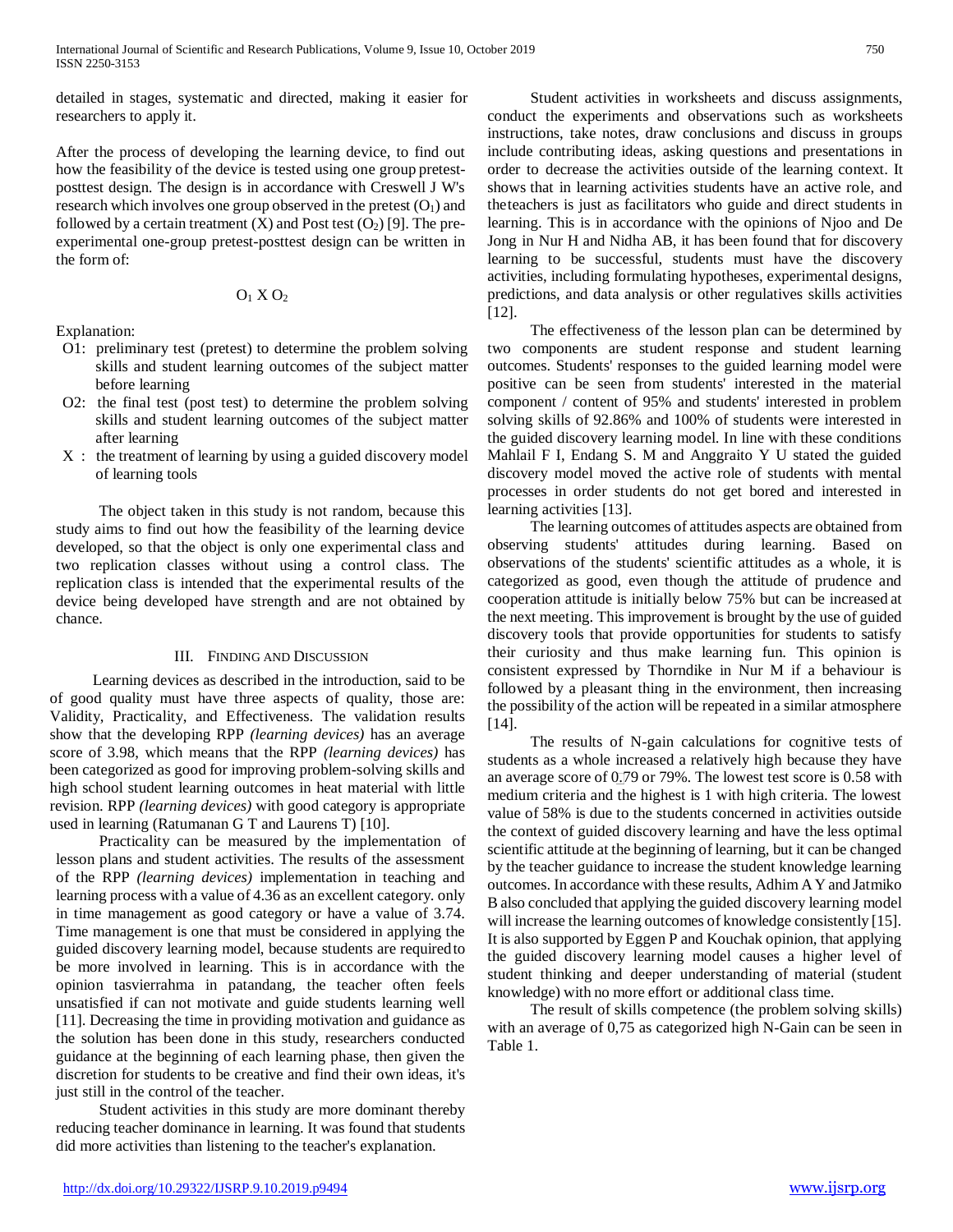#### Table 1 Results of problem solving skills tests

|                  |                 | Score           |      |          |
|------------------|-----------------|-----------------|------|----------|
| Student          |                 |                 | $N-$ | Criteria |
| Initial          | Pretest         | Posttest        | Gain |          |
|                  |                 |                 |      |          |
| $\overline{A1}$  | 29              | 82              | 0,75 | High     |
| $\overline{A2}$  | 29              | 82              | 0,75 | High     |
| $\overline{A3}$  | $\overline{25}$ | 79              | 0,71 | High     |
| A <sub>4</sub>   | 25              | 79              | 0,71 | High     |
| $\overline{A5}$  | $\overline{29}$ | 86              | 0,80 | High     |
| A <sub>6</sub>   | $\overline{29}$ | 86              | 0,80 | High     |
| $\overline{A7}$  | 25              | 79              | 0,71 | High     |
| $\overline{A8}$  | $\overline{25}$ | 79              | 0,71 | High     |
| $\overline{A9}$  | $\overline{25}$ | 79              | 0,71 | High     |
| A10              | $\overline{25}$ | 79              | 0,71 | High     |
| $\overline{A11}$ | 29              | 86              | 0,80 | High     |
| $\overline{A12}$ | $\overline{29}$ | $\overline{86}$ | 0,80 | High     |
| A13              | 29              | 82              | 0,75 | High     |
| A14              | $\overline{29}$ | $\overline{82}$ | 0,75 | High     |
| $\overline{A15}$ | $\overline{25}$ | 79              | 0,71 | High     |
| A16              | $\overline{25}$ | $\overline{79}$ | 0,71 | High     |
| $\overline{A17}$ | $\overline{29}$ | $\overline{82}$ | 0,75 | High     |
| A18              | 29              | 82              | 0,75 | High     |
| $\overline{A19}$ | $\overline{25}$ | 79              | 0,71 | High     |
| A20              | 25              | 79              | 0,71 | High     |
| A21              | 29              | 86              | 0,80 | High     |
| A22              | $\overline{29}$ | $\overline{86}$ | 0,80 | High     |
| A23              | 29              | $\overline{86}$ | 0,80 | High     |
| A24              | 29              | 86              | 0,80 | High     |
| $\overline{A25}$ | $\overline{25}$ | 79              | 0,71 | High     |
| A26              | 25              | 79              | 0,71 | High     |
| $\overline{A27}$ | $\overline{29}$ | $\overline{86}$ | 0,80 | High     |
| $\overline{A28}$ | $\overline{29}$ | 86              | 0,80 | High     |
| $\overline{A29}$ | $\overline{25}$ | $\overline{79}$ | 0,71 | High     |
| $\overline{A30}$ | $\overline{25}$ | $\overline{79}$ | 0,71 | High     |
| Average          | 26,90           | 81,67           | 0,75 | High     |
|                  |                 |                 |      |          |

The improvement in problem solving skills caused by the high interested and enthusiasm of students in learning, with the fact that 92.86% of students are interested in the problem solving skills component and 95% of students can be easy to follow the problem solving skills taught by the teacher, even though at first students must be guided in the problem solving stage because students feel new to the learning component provided by the teacher. It is also corroborated by Dahar's opinion, that specifically learning discovery aims to teach problem-solving skills [16]. In addition to the above learning physics according to Blue J, Tailor B and Jan YR are not seen only from the knowledge students have in showing higher levels of thinking, but assessments that need to be developed are based on academic performance that means as a way to demonstrate student knowledge in solving problems [17].

## IV. CONCLUSION

Based on the analysis, discussion of results, and research findings can be concluded that the developing physics learning device with the guided discovery model to improve problem solving skills andhigh school student learning outcomes on heat material based on the requirements of validity, practicality, and effectiveness and appropriate to use.

# V. RECOMMENDATION

The author suggests the following points to the readers:

- a) Because this type of research is limited to students in class XI of SMA Negeri 1 Batu Engau, so the authors advise researchers to conduct the research for a broader scope or to the Disseminate stage.
- b) Learning with the guided discovery model requires a relatively longer time so it needs to be introduced first to students in the learning stages.
- c) Considering students' responses to the guided discovery learning model to improve their positive problem solving skills, it is hoped that this model can be applied to other material / physics subjects.

#### ACKNOWLEDGEMENTS

- 1. The author of this study wishes to offer his sincere gratitude and appreciation to East Kalimantan Government who granted a full scholarship for Post Graduation Program State in University of Surabaya.
- 2. He also extends special thanks to his principal advisors; Dr. Wasis, M. Si and Prof. Dr. Hj. Rudiana Agustini, M.Pd for their valuable advice and guidance to complete this research
- 3. He owes his heartfelt thanks to his beloved mother, his wife-- Rochmalia Swastati, his daughter--Hafshah Aniqah Al-Qibtiyah, his son--Yafi' Wijdan Hilmi Al-Banna, and all the big family of him who always encourage and support him during his study life

#### **REFERENCES**

- [1] Sabayang D 2019 Heat physics. htt[ps://www.academia.edu/17492481/physics\\_heat.](http://www.academia.edu/17492481/physics_heat) Accessed January 22, 2019
- [2] Azizah, Rismatul, Yuliat L, dan Latifah E, 2015 The physic problem solving difficulties on high school student. Jurnal Penelitian Fisika dan Aplikasinya (JPFA). Vol 5, No 2, pp. 44-50
- [3] Simamora R E, Sidabutar D R dan Surya E 2017 Improving learning activity and students' problem solving skill through Problem Based Learning (PBL) in junior high school. International Journal of Sciences: Basic and Applied Research (IJSBAR) Volume 33, No 2, pp 321-331
- [4] Slavin E R 2011 Educational psychology: Theory and practice of the ninth edition, volume I. Jakarta. Indeks Permata Puri Media
- [5] Eggen P dan Kouchak D 2012 Learning strategies and models: teach content and thinking skills. Jakarta. Indeks Permata Puri Media
- [6] Bamiro A O 2015 Effects of guided discovery and think pair-share strategies on secondary school students' achievement in chemistry. Journal of International Medical Research, Inscription of SAGE (Sara Miller McCune and George D. McCune) Vol. 1 pp. 1-7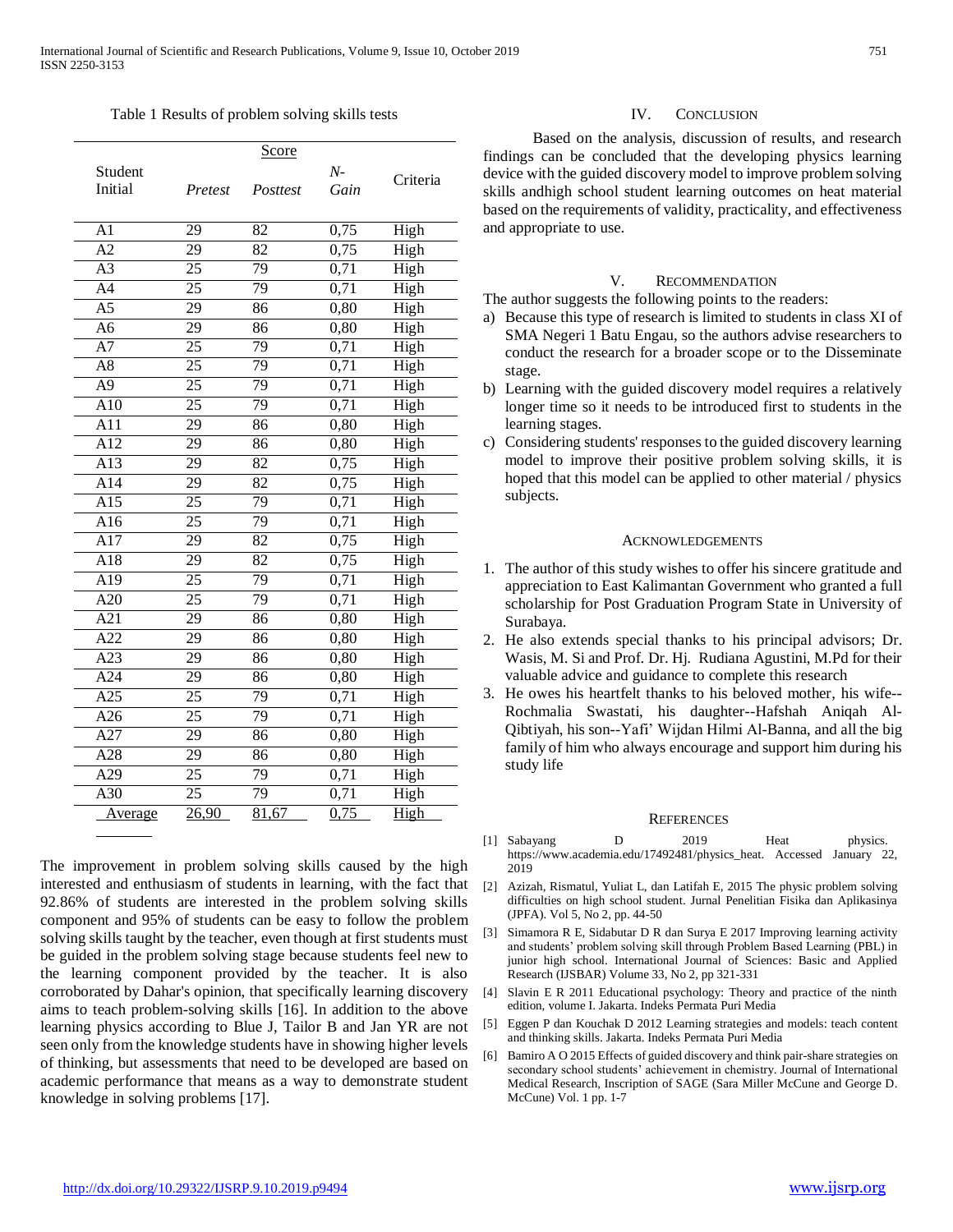- [7] Ufi, Rizal M dan Hadjar I 2017 The application of guided discovery learning models to improve student learning outcomes in class VII SMP negeri 19 Palu in material relationships, between lines and angles. Journal AKSIOMA mathematics education, Vol. 6 No. March 1, 2017. pp. 86-98
- [8] Thiagarajan S, Semmel D S and Semmel M I 1974 Intructional depelopment for training teacher of exceptional Childrent. Indiana: Indiana University
- [9] Creswell J W 2010 Research design approaches qualitative, quantitative and mixed. Yogyakarta : Pustaka Pelajar
- [10] Ratumanan G T dan Lourens T 2006 Evaluate results that are relevant to solving learning and teaching problems. Bandung: CV Alfabeta.
- [11] Patandang 2017 The effect of discovery learning on increasing students' science learning motivation. Jurnal of Education Science and Technology (EST). Vol. 3 No. 1 pp. 9-7
- [12] Nur H dan Nidha A B 2016 Improvement students'activitiesand cognitive learning outcomesof Hasyim Asy'ari University through guided discovery learning. journal of Biology education. Vol. 3 pp. 206-214
- [13] Mahlail F I, Endang S M dan Anggraito Y 2018 Developing Guided Discovery Based Biology Teaching Material Supported by Pictorial Analysis Vol.1 pp 25-35
- [14] Nur M 2011 Science process skills module. Surabaya: Science Center and mathematics at Surabaya State University.
- [15] Adhim A Y dan Jatmiko B 2015 Application of guided discovery learning models with laboratory activities to improve student learning outcomes.
- [16] Journal of physics education innovation. Vol. 04 pp. 77-82
- [17] Dahar, R. W.(1989). Learning theories. Jakarta. Erlangga
- [18] Blue J, Tailor B dan Jan Y R 2008 Full cycle assessment of critical thingking in an ethcis and sciences cource. International journal dor the scholarship of teaching and learning. Vol.1 pp. 1-24

#### AUTHORS

**First Author** – Rahmadi, Postgraduate Study of Science Education, Postgraduate, Surabaya State University, [rahmadi.127795114@mhs.unesa.ac.id](mailto:rahmadi.127795114@mhs.unesa.ac.id)

**Second Author** – Wasis, Lecture of Postgraduate Study of Science Education, Postgraduate, Surabaya State University, [wasis@unesa.ac.id](mailto:wasis@unesa.ac.id)

**Third Author** – Rudiana Agustini, Lecture of Postgraduate Study of Science Education, Postgraduate, Surabaya State University, [rudianaagustini@yahoo.com.](mailto:rudianaagustini@yahoo.com)